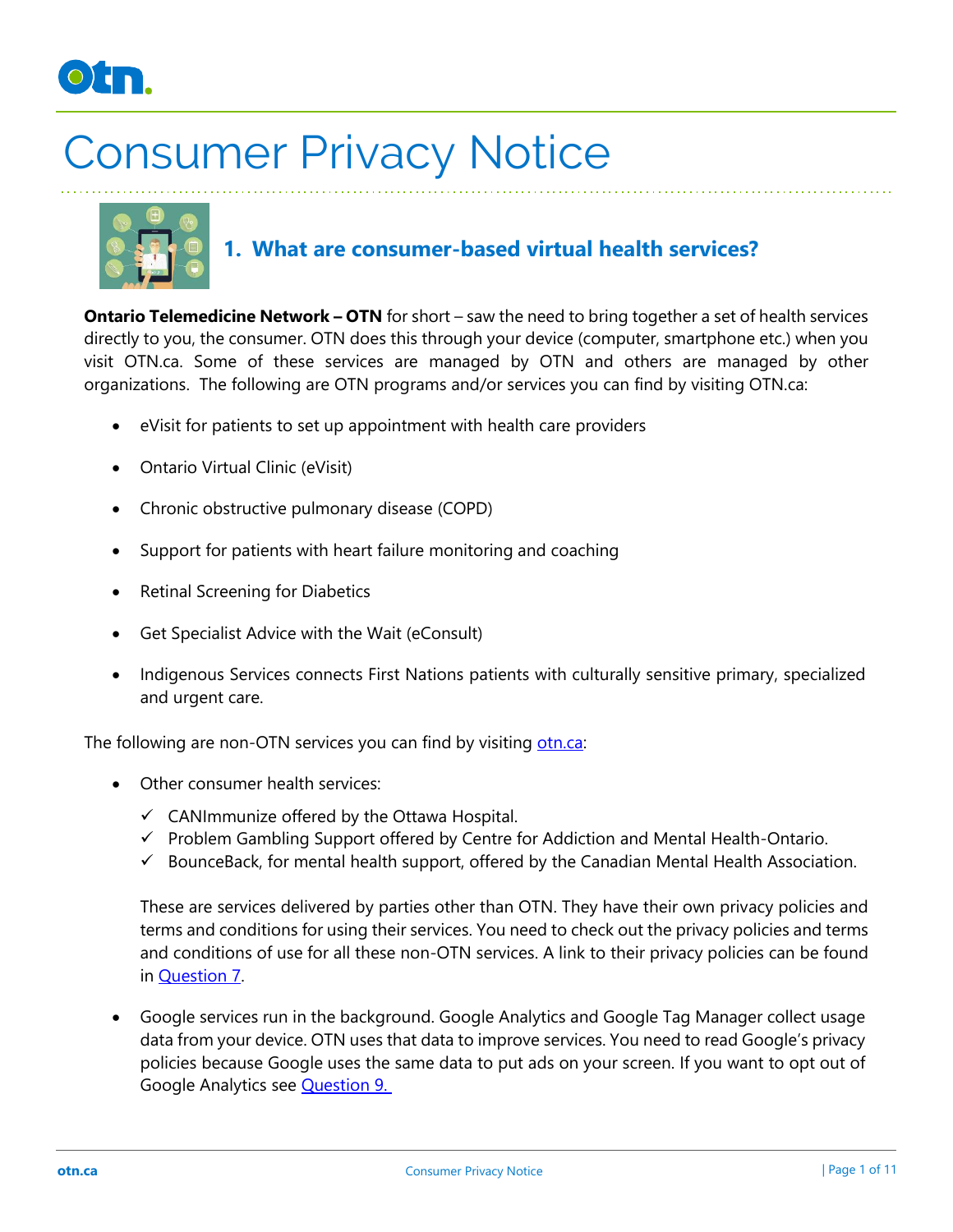

| Personal Information |  |
|----------------------|--|
|                      |  |
|                      |  |
|                      |  |
|                      |  |

#### **2. What 'personal information' (PI) is being collected through OTN.ca and consumer-based services?**

- Each consumer-based service needs to collect basic personal information. For OTN services we will ask only for your postal code to make sure you live in Ontario, your name and email address. There is a chart (see Question 14) that lists the pieces of personal information that is collected on the OTN website. The list can change, so check it periodically.
- For OTN Telehomecare services such as COPD or CHF that you use, your personal information will be faxed to your Local Health Integration Network (LHIN)1 when the service is available. The LHIN needs the information so that they can connect you to the Telehomecare program you have requested. When the service is not available, OTN will keep your personal information so we can contact you when one is available.
- The Chart in [Question 14](#page-9-0) also shows personal information collected by non-OTN consumer health services, but that PI is collected on each service's respective website, not on OTN.ca.
- There is other information that your device generates as it communicates through OTN.ca, which is used to serve you directly and improve service. This information is not personal information and is generally about your use of OTN.ca services, such as the browser you use (such as Google, Firefox, Safari, etc., that let you navigate the Web), your IP address (a number identifying your device or router on the internet, as well as your service provider and sometimes your location), and your operating system (Mac OS, iOS, Windows, Android, Linux, etc.).

<sup>&</sup>lt;sup>1</sup> LHINs are community-based, non-profit organizations funded by the Ministry of Health and Long-Term Care to plan, fund and coordinate services delivered by: Hospitals. Long-Term Care Homes.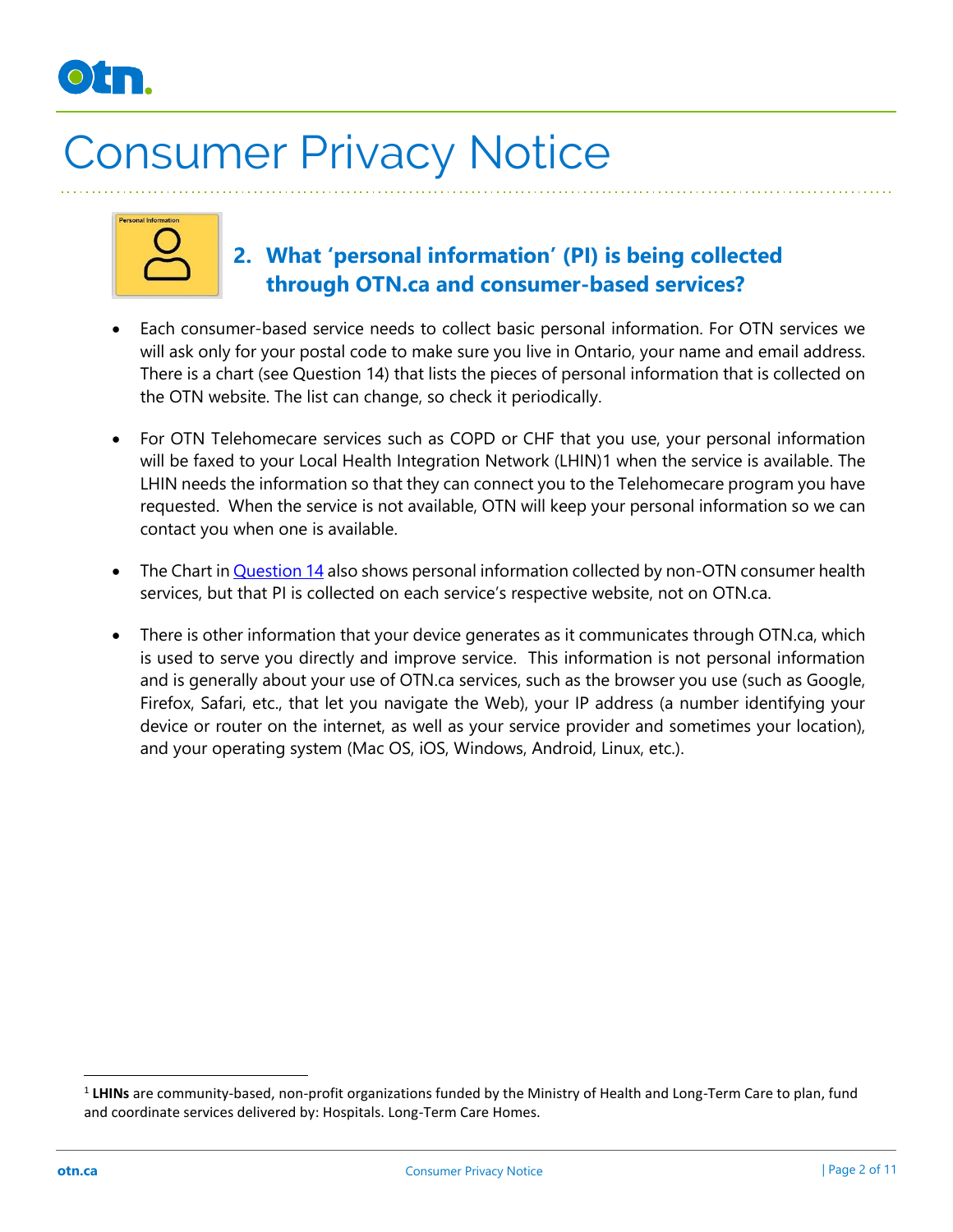



#### **3. Why is OTN.ca collecting all this information?**

There are two reasons to collect your personal information.

- First, the consumer-based health services on OTN.ca needs to connect to you individually and communicate with you in some way, through email, or the browser you use on your device in order for you to use the service.
- Second, OTN.ca services are always looking for ways to improve and add services, not to mention getting enough funding so that you can use the service for free. So OTN.ca has to undergo some analysis. For instance, what if one of the services is used a lot to start but, hardly anyone stays with the service more than 6 months. We need to identify if there is a problem to fix it. That's where device-generated information comes in handy (see **Questions 11, 12 & 13**). But be assured before OTN uses this information it makes sure any personal identifiers are removed so that the information is no longer tied to you. In some instances, you are giving us information so that OTN can connect you to OTN services.

#### **4. Do I have a say whether OTN.ca collects my 'personal**  NO<sub>.</sub> **information' or not?**

- You get to choose if you want to use a service on OTN.ca. The service is free, and you are free to use it or not. But the decision to use a service means there are a few pieces of personal information you have to give for the service to be provided.
- $\bullet$  It's a good practice to go through a service's privacy policy<sup>2</sup> and its terms and conditions of use before you use the service. Every OTN.ca service is designed to let you browse that information prior to giving out any personal information.

<sup>&</sup>lt;sup>2</sup> See <u>Question 7</u> for a link to all privacy policies for the various services found on OTN.ca.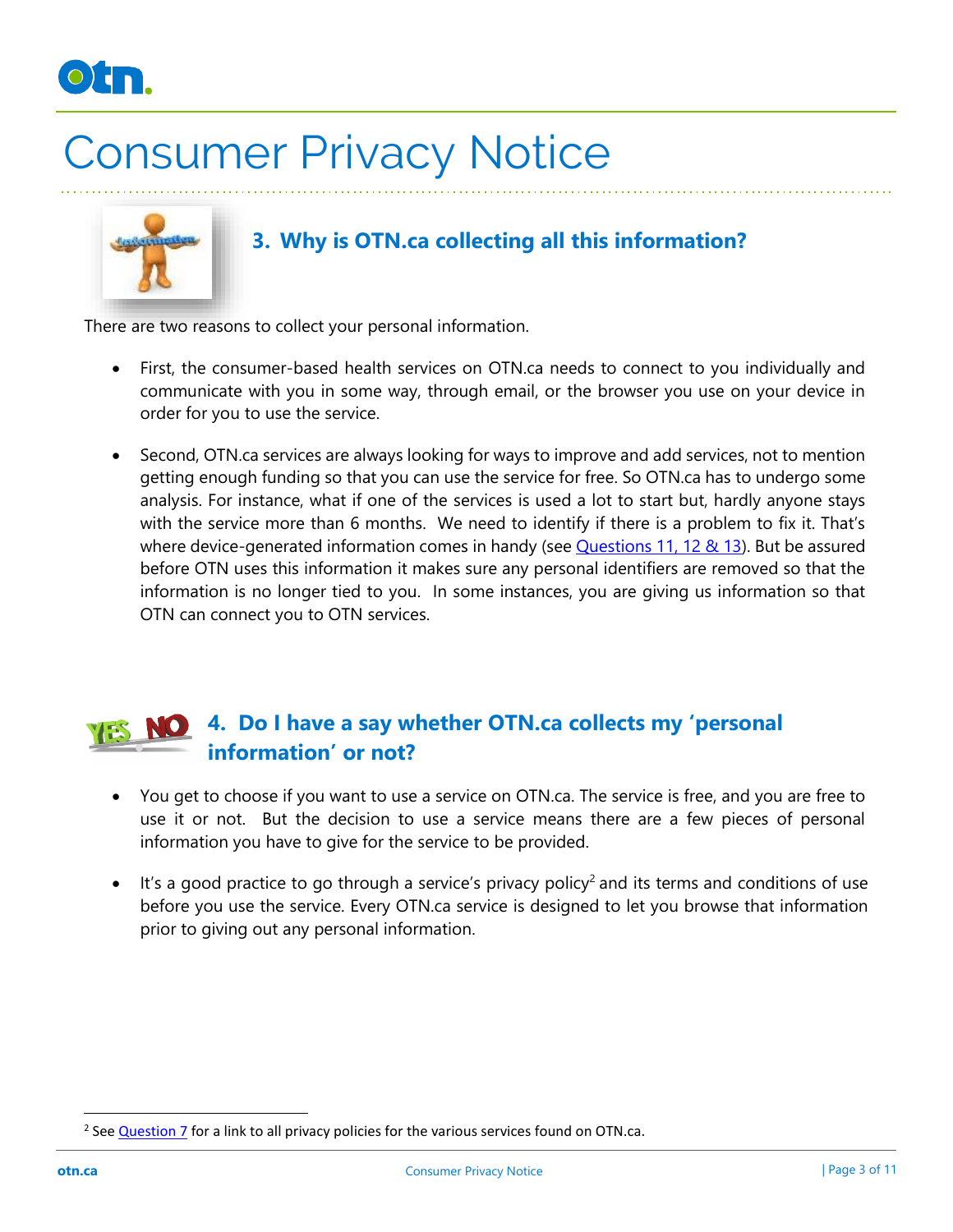



**5. Who is using my 'personal information' and what are they doing with it?**

To begin, OTN never sells or exchanges your personal information with 3rd parties. That leaves a handful of people from three groups of users that can see and use your personal information.

- 1. The first is OTN staff that manage OTN.ca. They use your personal information<sup>3</sup> so that you get the service you expect. OTN staff also use information created from the connection between your device and the service(s) you choose through web-based services: Google Analytics and Google Tag Manager. Staff do not see your name, age or email but they will see your computer's address, called an IP address and your device's activities as you browse and use OTN.ca. OTN uses information from Google to make OTN.ca run better and let more people know about OTN.ca services.
- 2. To understand the second set of users, we have to step back a minute. OTN.ca is a focal point for various consumer health services. In other words, there are lots of services you can get through OTN.ca. Some are things OTN offers directly, like Heart Failure and Monitoring, others, like Problem Gambling Support are run by the Centre for Addiction and Mental Health (CAMH). These non-OTN services are using your personal information to connect and communicate with you and to ensure you receive the service you chose.
- 3. Third there is DISQUS. OTN uses this service to get your feedback on what you want to see when it comes to using technologies to better your health care. DISQUS will hang on to whatever you send through them. Just so you know. See [Disqus Terms of Service](https://help.disqus.com/terms-and-policies/terms-of-service) and [Disqus Privacy Policy.](https://help.disqus.com/terms-and-policies/disqus-privacy-policy) All these external services have privacy policies. These services also have terms and conditions of use statements. It is your responsibility to read them. OTN is not responsible for how other Websites connected through OTN.ca use your personal information

<sup>&</sup>lt;sup>3</sup> Please see [Question 14](#page-9-0) which charts all the personal information collected by OTN.ca website.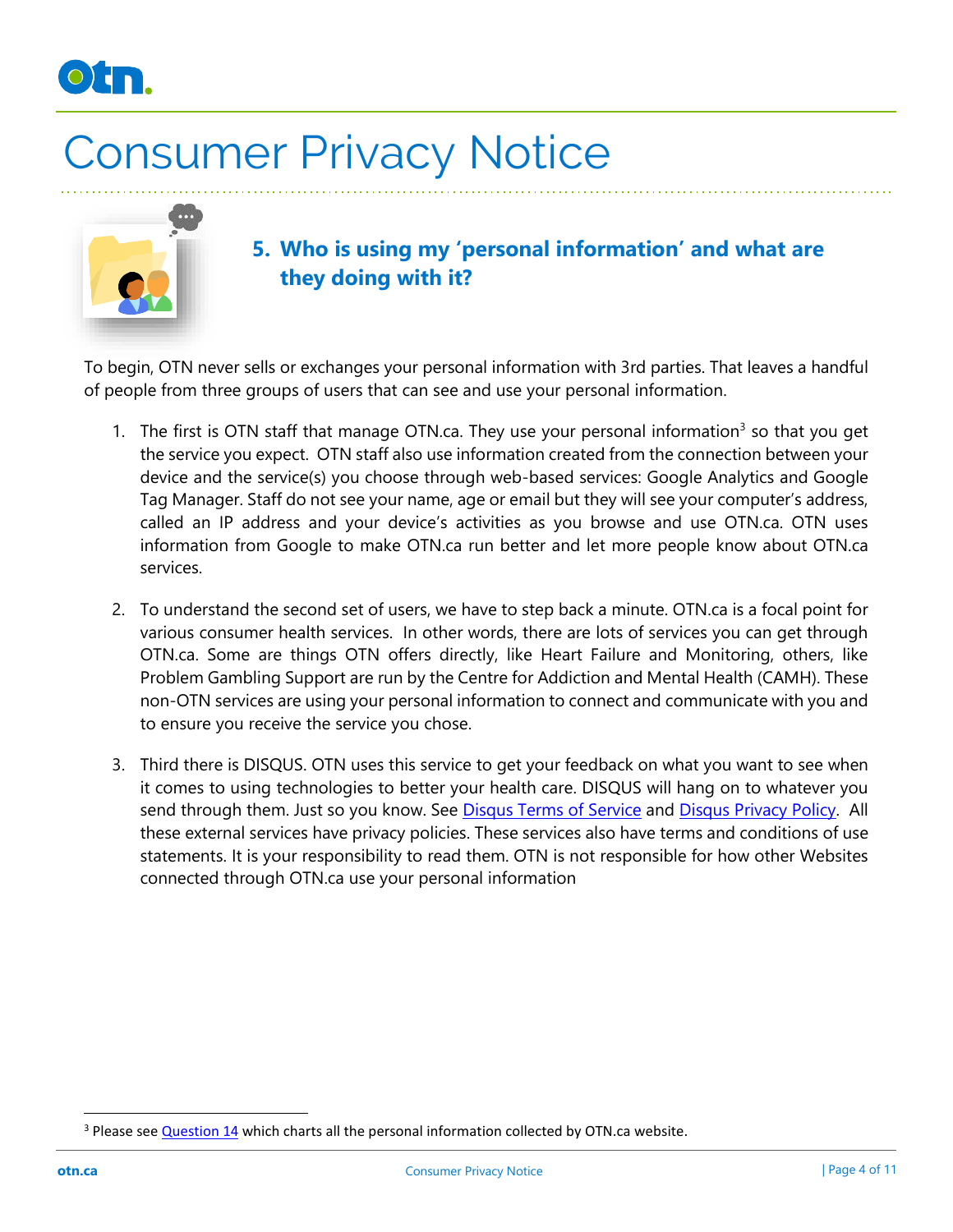



#### **6. What should I know about these 'external' services?**

- First off, you should know that OTN provides these services 'as-is'. We don't certify how they protect, use or share the personal information you give them. So, read their Privacy Policies and Terms and Conditions of Use. This applies to CANImmunize, Problem Gambling Support, Big White Wall and BounceBack.
- Second these external services collect other information from users (e.g., number of users, number of users that came through OTN.ca, number site visits, average number of visits per user, length of time on a site and on a page, when users generally log on). OTN uses this information from these external services to see how OTN.ca is being used, so that we can show the Ontario Ministry of Health and Long-term Care and the Local Health Integrations Networks what works and what needs improvement.



#### <span id="page-4-0"></span>**7. What are the current services on OTN.ca and what are the privacy notice links to each service available through OTN.ca**

- COPD Monitoring and Coaching
	- o These questions and answers you are reading make up the privacy notice.
- Heart Failure Monitoring and Coaching
	- o These questions and answers you are reading make up the privacy notice.
- eVisit
- Mental Health Support:
	- o **[BounceBack](https://bouncebackontario.ca/privacy/)**
	- o [Immunization Awareness and Support \(CANImmunize\)](https://www.canimmunize.ca/en/privacy-policy)
	- o [Problem Gambling](http://problemgambling.ca/gambling-help/website-privacy/)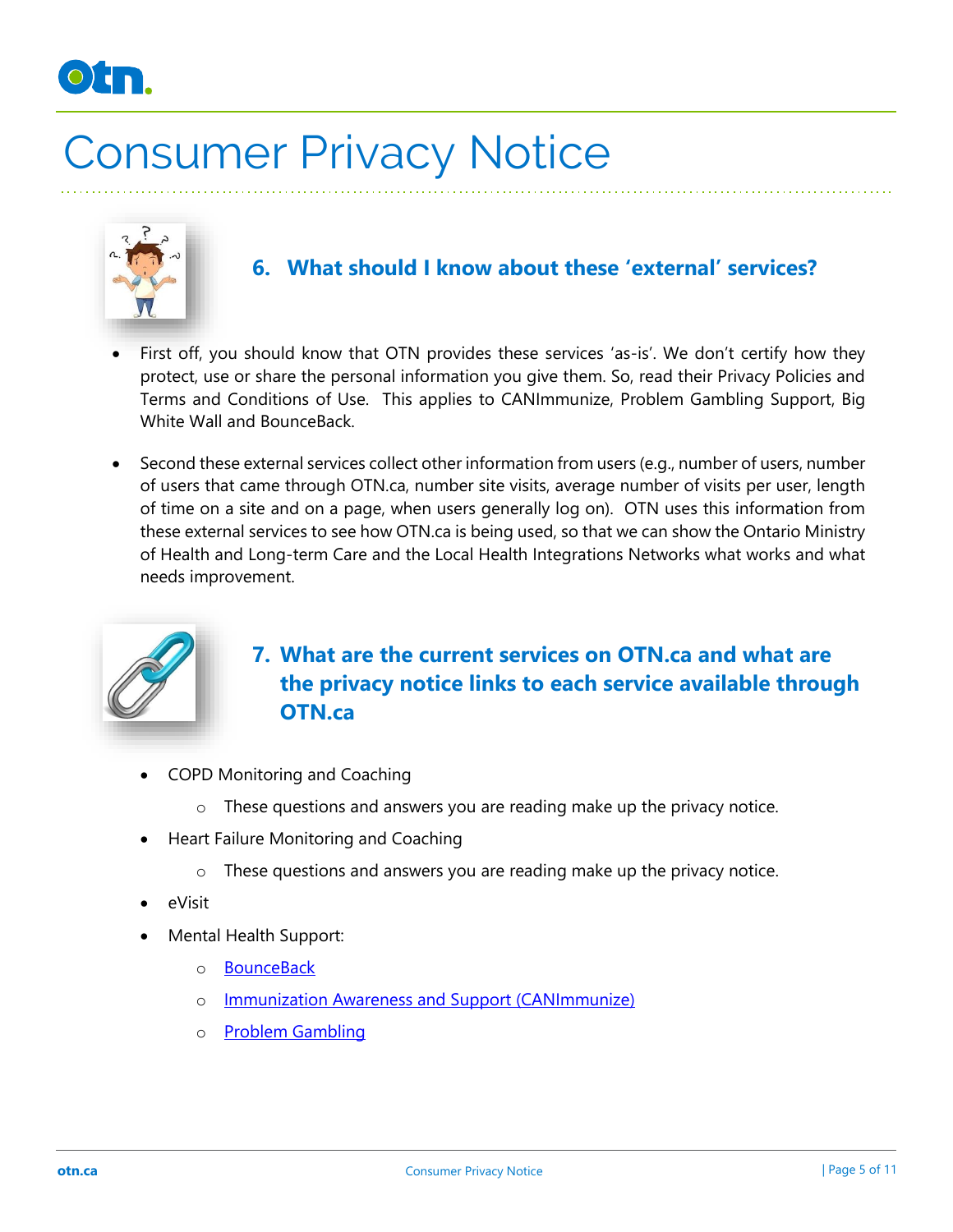



#### **8. How does OTN and the 'external services' protect the 'personal information' I input through OTN.ca?**

- OTN has a whole range of protections to make sure your personal information is not misused and only looked at by authorized personnel for approved reasons. First off, your personal information is encrypted when it is sent to OTN and stays encrypted when it is stored in a secured data centre. Access to the data is technically and physically limited and requires prior authorization. As well, OTN limits the 'processing' of your information to the purpose for which your personal information was collected in the first place. Processing covers any activity that takes place on your personal information from just looking at, to combining it, with other data to find ways to better serve you.
- CANImmunize and Problem Gambling Support that you find on OTN.ca are not OTN services. They each have a set of privacy policies and protections in place. You will find that those services also restrict access and limit how they use your data. You need to read their privacy policies.
- OTN uses Google tools to analyse your computer-generated information; this is generally not personal information (see *Question 11* for more detail). OTN uses this data to find ways to serve you better. It is best you review their privacy policies. OTN takes no responsibility for their activities.

DISQUS captures and keeps all comments you make using their tool. You need to read their privacy [policies.](https://help.disqus.com/terms-and-policies/disqus-privacy-policy)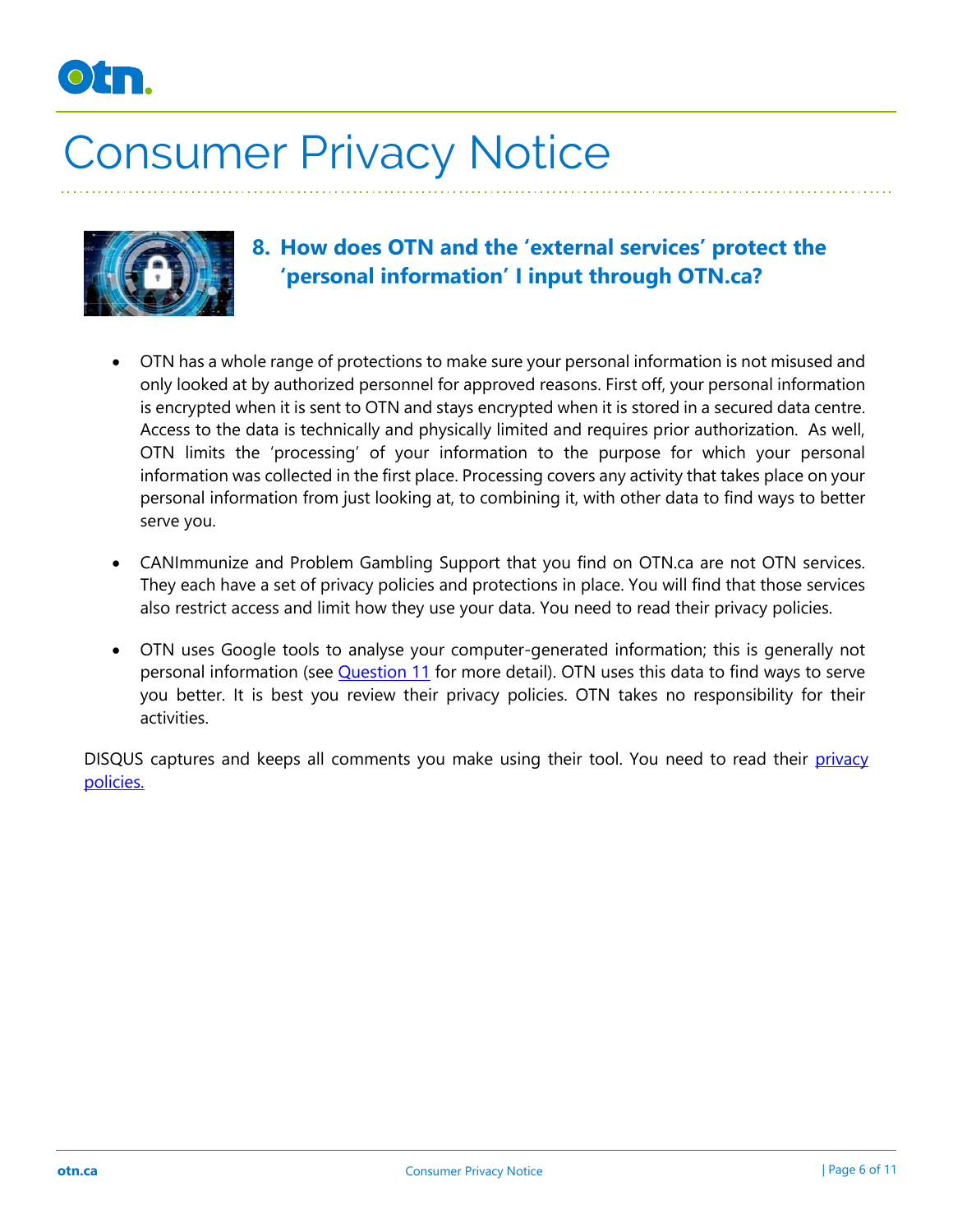

<span id="page-6-0"></span>

- **9. Who do I contact if I want to see my 'personal information,' find mistakes, want to complain or have your personal information removed<sup>4</sup> ?**
- For OTN services send OTN an email to [OH-OTN-Privacy@ontariohealth.ca](mailto:OH-OTN-Privacy@ontariohealth.ca) or contact us at 1- 855-654-0888.
- For non-OTN services you can find their privacy contact information on their websites (See [Question 7](#page-4-0) for links). If you run into a problem having your request answered from a non-OTN service on OTN.ca, contact our OTN privacy team as noted above. We're here to help.
- Non-OTN services each have a policy for the steps you can take to stop using their service and if and how you can delete any personal information you have given to that point. See [Question 7](#page-4-0) for links to the privacy policies for more detail.
- If you wish to opt out of Google Analytics data collection, follow Google's instructions on downloading and installing the "[Google Analytics Opt-out Browser Add-on](https://tools.google.com/dlpage/gaoptout)".



#### **10. What can I do to protect my 'personal information' when I use OTN.ca services?**

- Input the least personal information through your device that is necessary to use the service you need.
- Limit the amount of personal information stored on your devices and delete PI when no longer needed.
- Avoid giving any personal details in areas where you can make comments (like on the BWW).
- Password protect the device(s) you use to access OTN.ca. For smartphones activate the ability to remotely wipe your device if you lose it.
- Avoid accessing OTN.ca services in public places and over unsecured (e.g., Tim Hortons) WIFI networks.
- Keep control of your devices (don't leave them unattended, in a car, a coffee shop).

<sup>4</sup> Having your PI deleted means that you likely won't be able to continue to use or receive that service.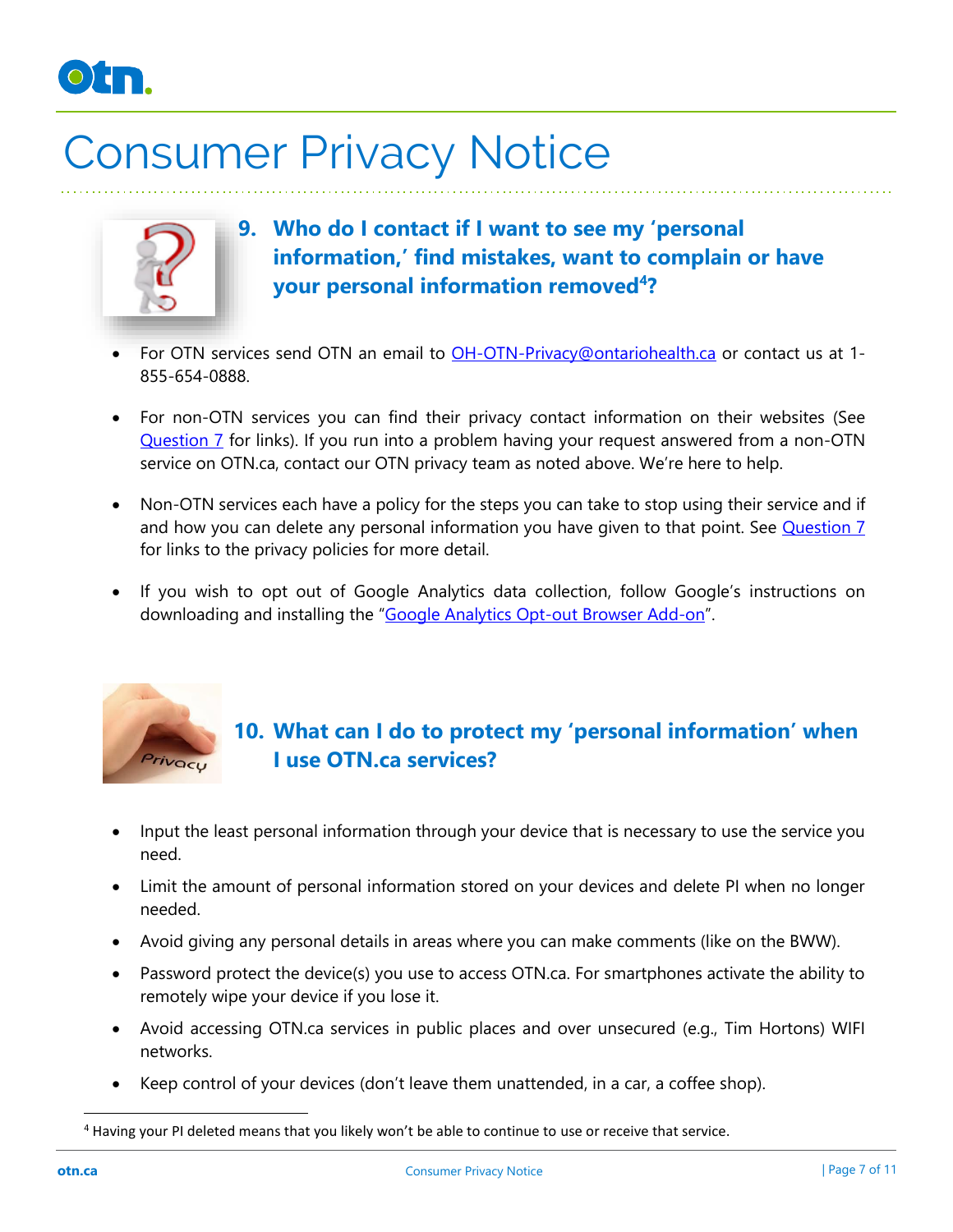### $\circ$ ) j

### Consumer Privacy Notice

- Install up to date, reputable, anti-spyware and anti-virus scanners and make sure you understand and use your firewall settings.
- Keep a copy of your various devices', makes, models and serial numbers in case of loss or theft to aid in blocking unauthorised use.
- Activate 'find my device' apps if available to allow you to track lost or stolen devices.
- Before selling or disposing of a device or USB key delete all PI (this requires more than just hitting the delete button, see: [How to wipe a computer clean of personal data](https://www.consumerreports.org/computers/how-to-wipe-a-computer-clean-of-personal-data/)
- Take some time to read through the privacy policies for each OTN.ca service before you use them

<span id="page-7-0"></span>

#### **11. Is there more I need to know about Google?**

- OTN uses "Google Analytics" and "Google Tag Manager," a web analysis service provided by Google. that provides us with information about the Website and use of the Website that we use to improve the functionality of the site to make information about our telemedicine services more easily and widely available. Google collects cookies and usage data and processes such information in the United States.
- Google Analytics may set or read cookies on the browsers of Website users and otherwise receives information from users' browsers. Google utilizes the data collected to track and examine the use of the Website, to prepare reports on those activities and share them with other Google services. Google may use the data collected to contextualize and personalize the ads of its own advertising network. For more information on Google's use of information collected through Google Analytics, please consult [Google's privacy policy](https://policies.google.com/privacy?hl=en), and the section of the privacy policy entitled "How Google us[es data when you use our partners' sites or apps"](https://policies.google.com/technologies/partner-sites).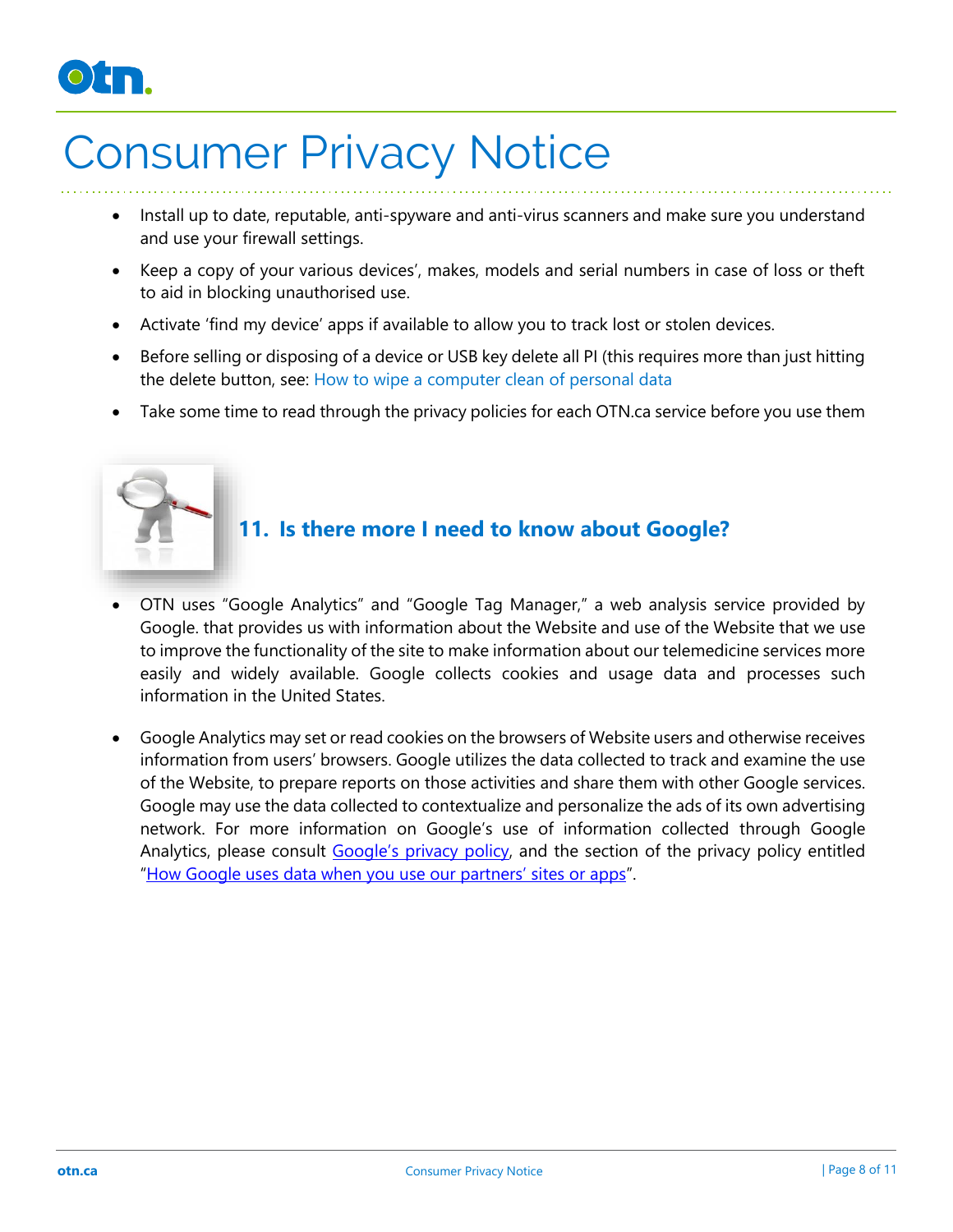



#### **12. What information that is not personal information is collected when I log onto and use an OTN.ca service?**

The following non-identifiable information is collected:

- o Technical data: your IP address, cookie IDs, your device ID, log-in information, the browser you use, your time zone and location, any plug-ins you added to your browser (e.g., ad blocker), your operating system and other technologies running on your device.
- o Profile data: your username, password, interests based on you browsing, preferences, marital status, gender.
- o Usage data: number of registrations to the self-managed virtual care tool that originated from OTN link clicks, number of site visits, total sessions, average number of sessions per user and session duration, average time on page, unique page views, hour of the day visited, and total number of post-login site visits to the self-managed virtual care tool including registration page visits.



#### **13. What are cookies?**

- Cookies are messages that pass between the browser (e.g., Google) you use on your computer or phone and internet sites that you go to. In this case the services you go to on OTN.ca. The messages are stored in your browser. The information is generally technical (e.g., your IP address, the browser you use, domain names, time stamps for when you access a service). But it can be used to figure out some personal information about you. To find out more see: the *Privacy* [Commissioner of Canada's repor](https://www.priv.gc.ca/en/opc-actions-and-decisions/research/explore-privacy-research/2013/ip_201305/)t.
- OTN needs to use cookies to make it easy for you to pick up where you left off in OTN.ca. No point starting from scratch. Some of the cookies we use disappear when you exit OTN.ca. Others are persistent. They stay on your computer and get used to help you navigate OTN.ca each time you return. You can remove persistent cookies by following directions provided in your Internet browser's "Help" file. You can also set your browser to disable cookies, but this Website may not function properly if you do.
- OTN does not disclose Technical Information except as required by law.
- Each of the non-OTN services have policies regarding cookies. **You need to read them.**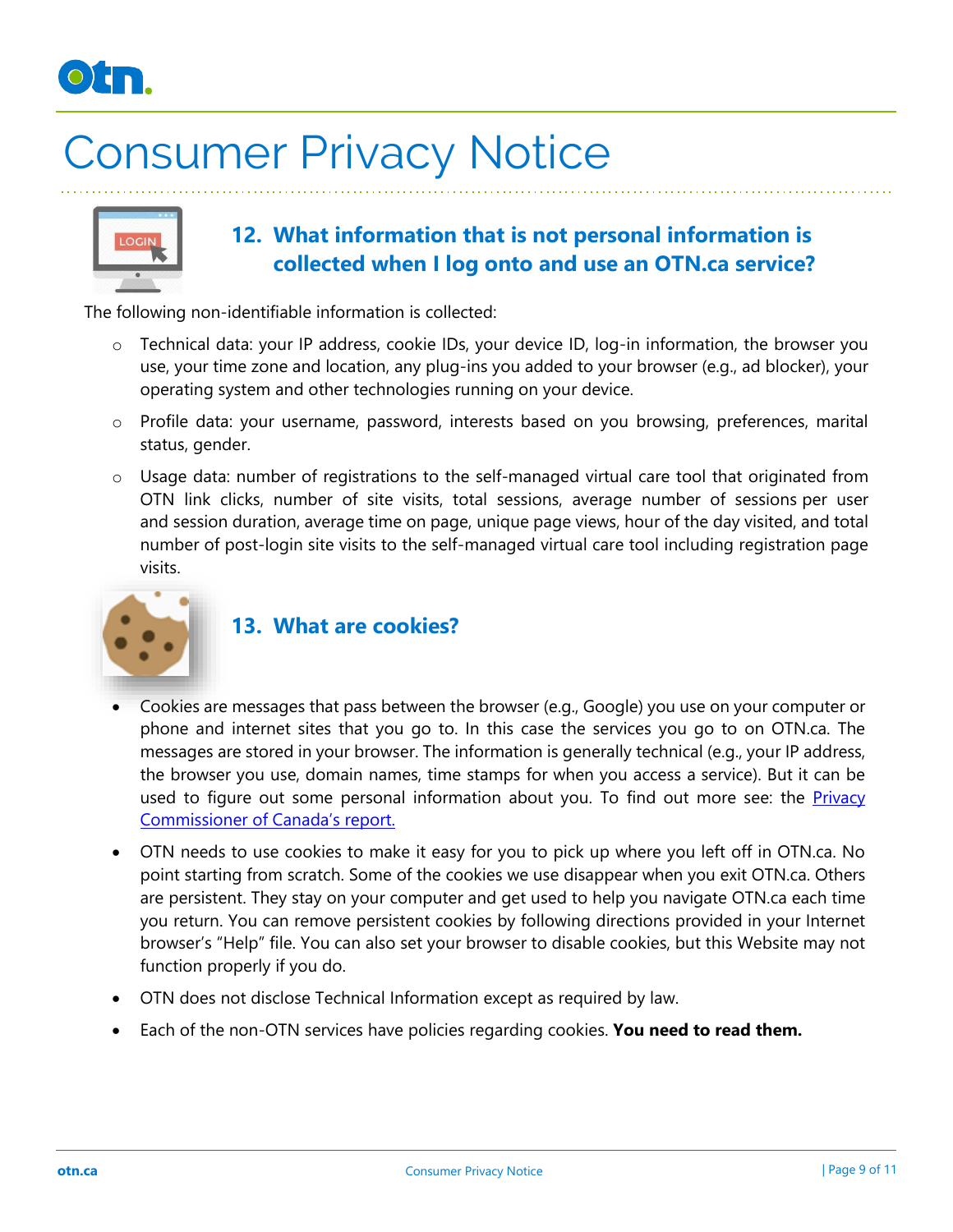

#### <span id="page-9-0"></span>**14. Chart showing personal information collected on OTN.ca website.**

| Personal Information Collected by OTN Services on OTN.ca website                   |                                                                   |                         |                                 |                                            |                                                                                           |                              |  |  |
|------------------------------------------------------------------------------------|-------------------------------------------------------------------|-------------------------|---------------------------------|--------------------------------------------|-------------------------------------------------------------------------------------------|------------------------------|--|--|
|                                                                                    | <b>Data Collected</b>                                             |                         |                                 |                                            |                                                                                           |                              |  |  |
| <b>Service Name</b>                                                                | First, Last<br><b>Name</b>                                        | Date of<br><b>Birth</b> | <b>Street</b><br><b>Address</b> | <b>Postal Code</b>                         | <b>Email</b><br><b>Address</b>                                                            | Telephone #                  |  |  |
| eVisit                                                                             | No PI collection through OTN.ca. Data collected through OTNhub.ca |                         |                                 |                                            |                                                                                           |                              |  |  |
| <b>Ontario Virtual Care Clinic (eVisit)</b>                                        | Only IP address collected                                         |                         |                                 |                                            |                                                                                           |                              |  |  |
| <b>Manage COPD</b>                                                                 | Yes                                                               | <b>No</b>               | <b>No</b>                       | Yes: to see if<br>service is<br>available. | Can be<br>provided by<br>consumer at<br>their<br>discretion if<br>service is<br>available | Yes: if service<br>available |  |  |
| <b>Manage Heart Failure</b>                                                        | Yes                                                               | <b>No</b>               | <b>No</b>                       | Yes: to see if<br>service is<br>available  | Can be<br>provided by<br>consumer at<br>their<br>discretion if<br>service is<br>available | Yes: if service<br>available |  |  |
| <b>Retinal Screening for Diabetics</b><br>(Teleophthalmology)                      | Yes                                                               | <b>No</b>               | <b>No</b>                       | Yes: to see if<br>service is<br>available  | Can be<br>provided by<br>consumer at<br>their<br>discretion if<br>service is<br>available | Yes: if service<br>available |  |  |
| <b>Get Specialist Advice Without the</b><br><b>Wait (Ontario eConsult Program)</b> | No PI collection through OTN.ca. Data collected through OTNhub.ca |                         |                                 |                                            |                                                                                           |                              |  |  |
| <b>Indigenous Services</b>                                                         | <b>No</b>                                                         | <b>No</b>               | <b>No</b>                       | <b>No</b>                                  | <b>No</b>                                                                                 | <b>No</b>                    |  |  |
| <b>Virtual Palliative Care Program</b>                                             | No PI collection through OTN.ca                                   |                         |                                 |                                            |                                                                                           |                              |  |  |